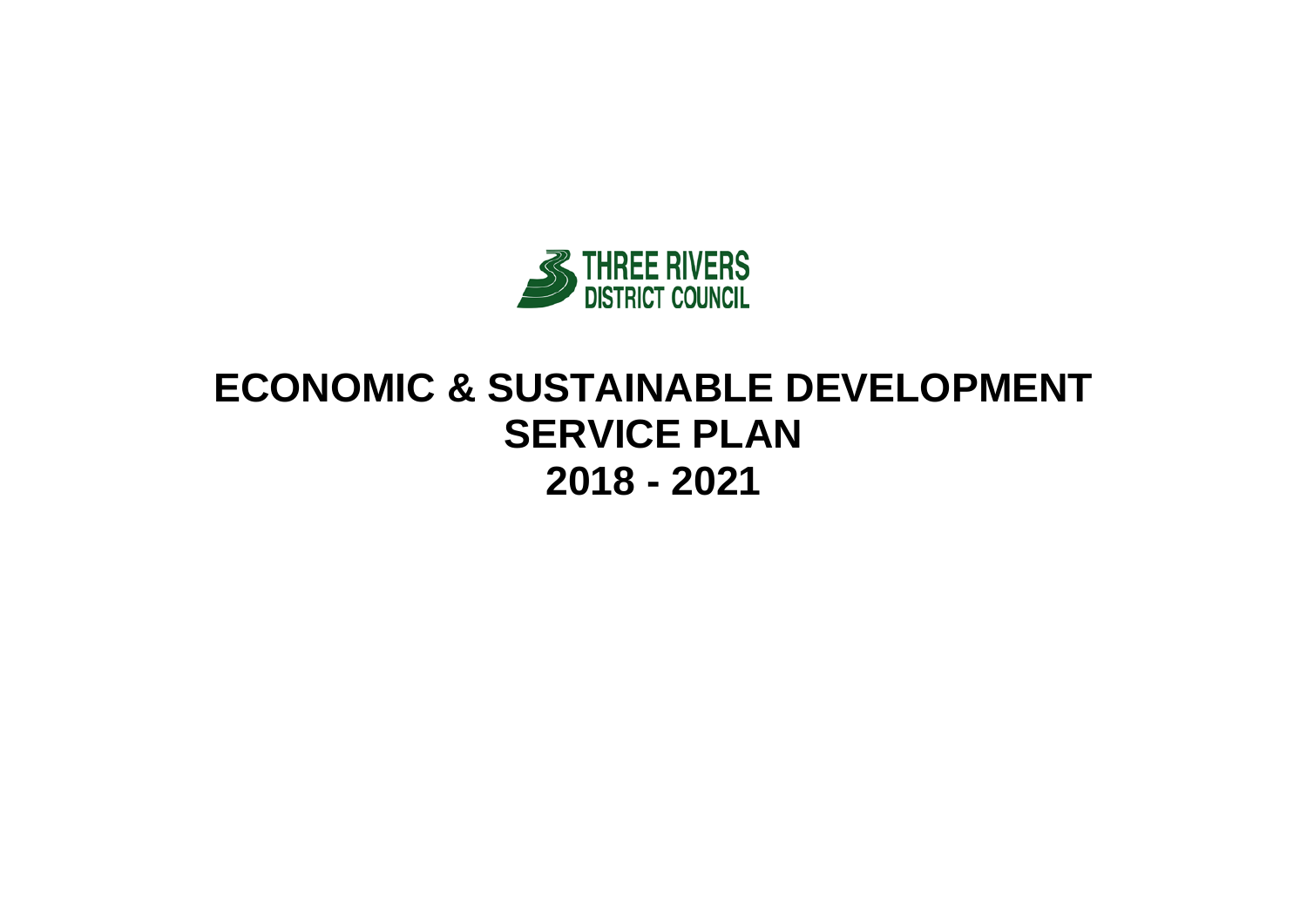### **CONTENTS**

| <b>Section</b>    |                                                              | Item | Page        |
|-------------------|--------------------------------------------------------------|------|-------------|
|                   | Introduction                                                 |      | 3           |
|                   | Inputs                                                       |      | 3           |
| 1.1               | <b>Budgets</b>                                               |      | 3           |
| 2                 | <b>Outputs and Outcomes</b>                                  |      | 4           |
| 2.1<br>2.2<br>2.3 | Performance management<br>Projects<br><b>Risk Management</b> |      | 4<br>8<br>9 |
|                   | <b>Version Control</b>                                       |      | 12          |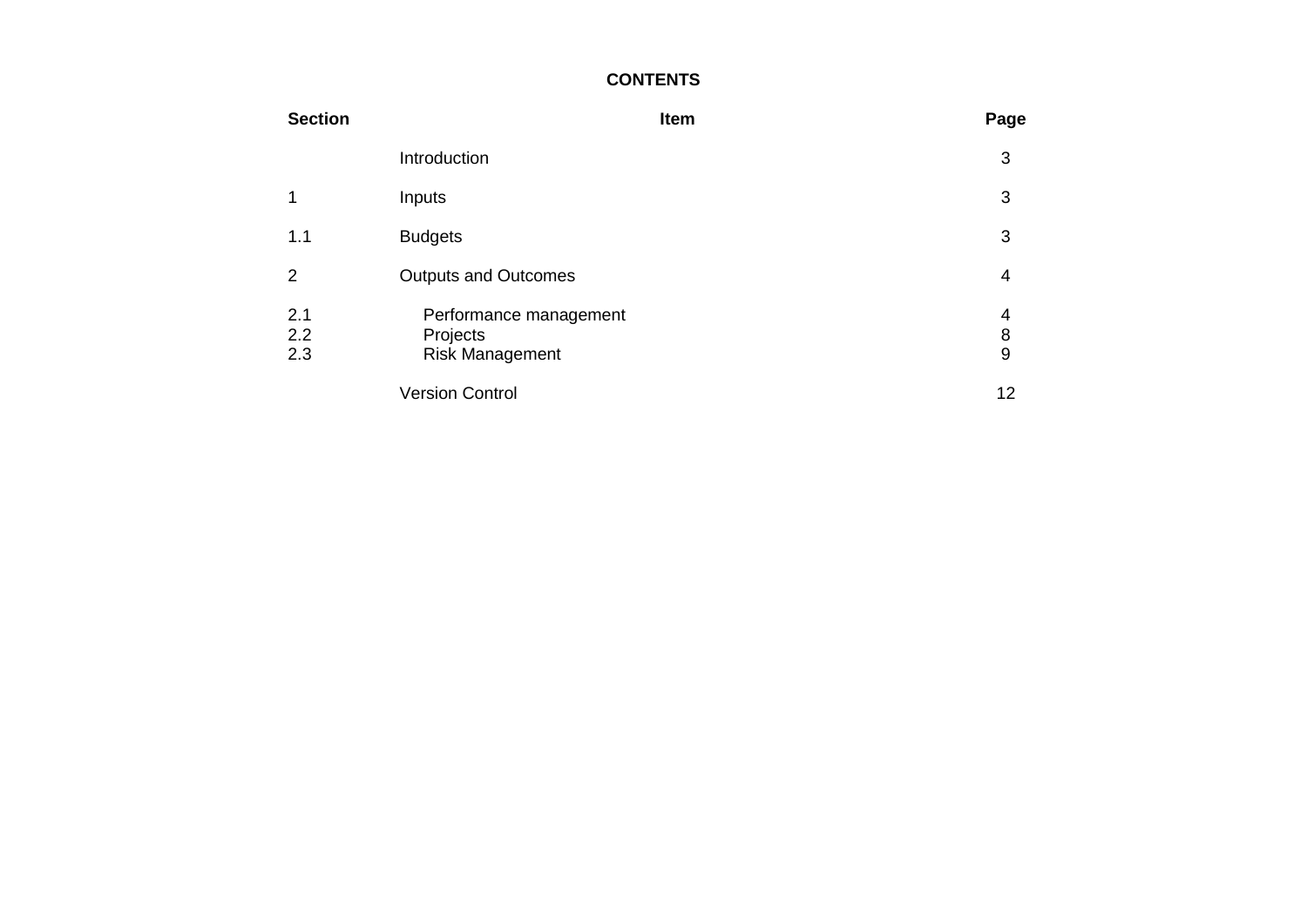### **INTRODUCTION**

The progress of this service plan will be monitored in the following ways:

- Through regular discussion at departmental management team (DMT) and Section Heads meetings and logged in the version control section of this document
- Performance indicator monitoring by the Council's Management Board on a quarterly basis
- By Committee reports twice a year (at the end of quarters two and four)

Service Plans will be formally updated on an annual basis, taking into account internal and external influences arising from monitoring arrangements throughout the year.

#### **SECTION 1: INPUTS**

**1.1 Budgets**

|                                                 | 2018/19<br>Latest | 2019/20<br>Latest | 2020/21<br>Latest |
|-------------------------------------------------|-------------------|-------------------|-------------------|
|                                                 |                   |                   |                   |
| Net Cost of Service (Direct cost / Income Only) | 631,800           | 640,840           | 651,380           |

[Further financial analysis can be found by using this link](http://www.threerivers.gov.uk/egcl-page/budgets-2018-21)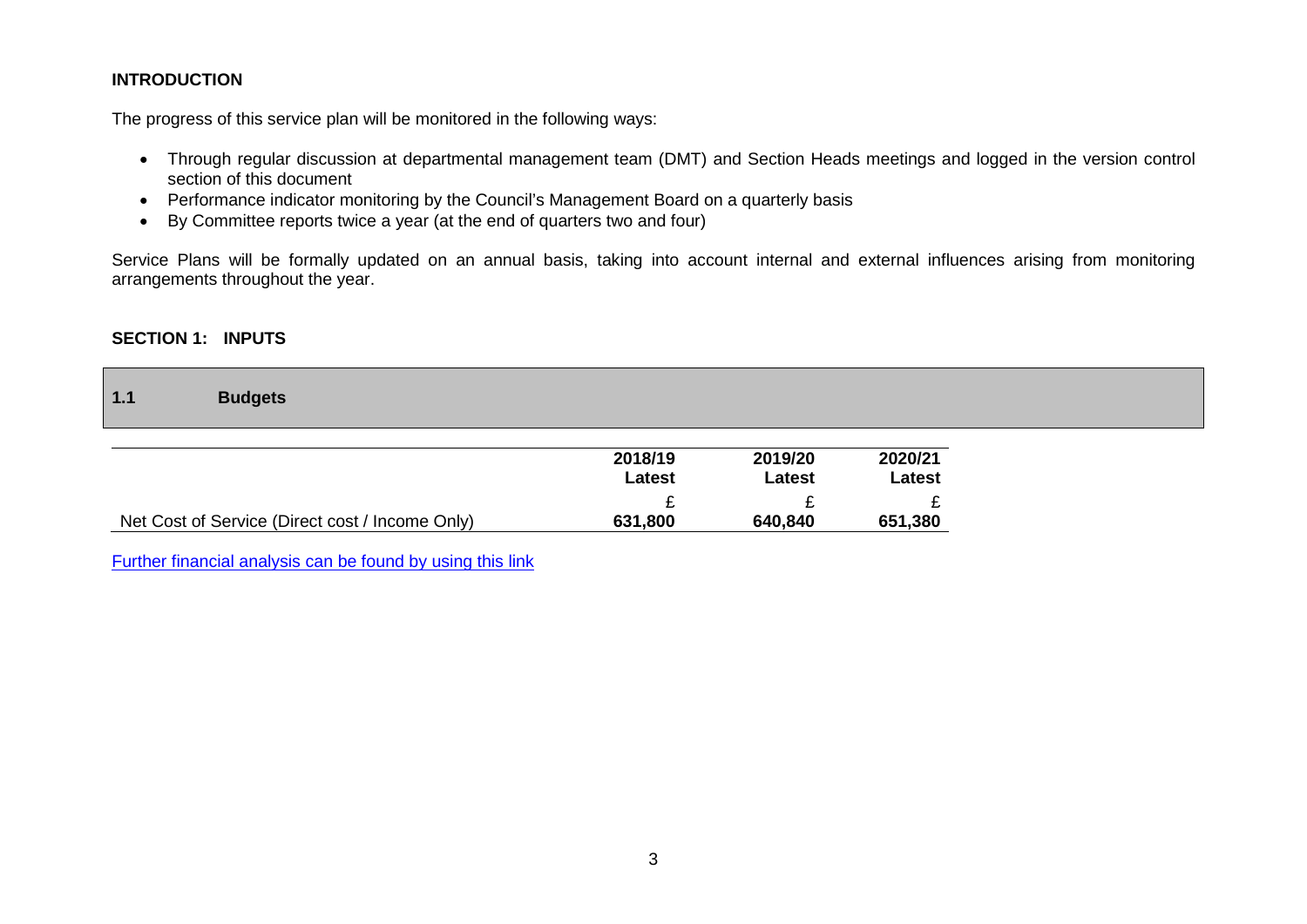## **SECTION 2: OUTPUTS AND OUTCOMES**

# **2.1 Performance management**

# **2.1.1 Contribution to the Councils' Strategic Aims and Objectives**

| <b>Strategic Plan</b><br><b>Priority theme</b> | Strategic Plan objective (inc. ref)                                                                       | <b>Measure (including the reference)</b>                                                                                                                                     | <b>Target</b>                                                                                  |
|------------------------------------------------|-----------------------------------------------------------------------------------------------------------|------------------------------------------------------------------------------------------------------------------------------------------------------------------------------|------------------------------------------------------------------------------------------------|
| <b>Better Neighbourhoods</b>                   | 1.1.2 Maintain the number of<br>accredited open spaces, parks and<br>woodland areas.                      | Local Plan: Policy/Strategy to improve the quality<br>and quantity of 'green infrastructure' for sport,<br>recreation and biodiversity.                                      | Contribute towards<br>TRDC targets.                                                            |
|                                                | 1.1.3 Preserve the green belt so far<br>as possible under Government<br>Targets.                          | Local Plan: Policies to protect the green belt,<br>natural and built environment and maximise use of<br>brownfield sites, in advance of green field, for new<br>development. | As set out in national<br>and local performance<br>indicator targets                           |
|                                                |                                                                                                           | ESD04 Percentage of new homes built on<br>previously developed land                                                                                                          |                                                                                                |
|                                                | 1.1.4 Minimise waste and optimise<br>recycling.                                                           | Local Plan: Policy to require developers to use<br>more recycled and re-used building materials.<br>Development sites to be designed to enable easy<br>collection of waste.  | Contribute towards<br>TRDC targets.                                                            |
|                                                | 1.1.5 Minimise energy and water<br>consumption, reduce CO2 emissions<br>and increase the use of renewable | <b>ESD11 Home Energy Conservation Authority</b><br><b>Report Actions</b><br>ESD12 CO2 reduction from local authority<br>operations                                           | Publication of report.<br>As set out in national<br>and local performance<br>indicator targets |
|                                                | energy                                                                                                    | Local Plan: Policies to require development<br>proposals to reduce CO2 emissions and encourage<br>the use of renewable energy                                                | Contribute towards<br>TRDC targets.                                                            |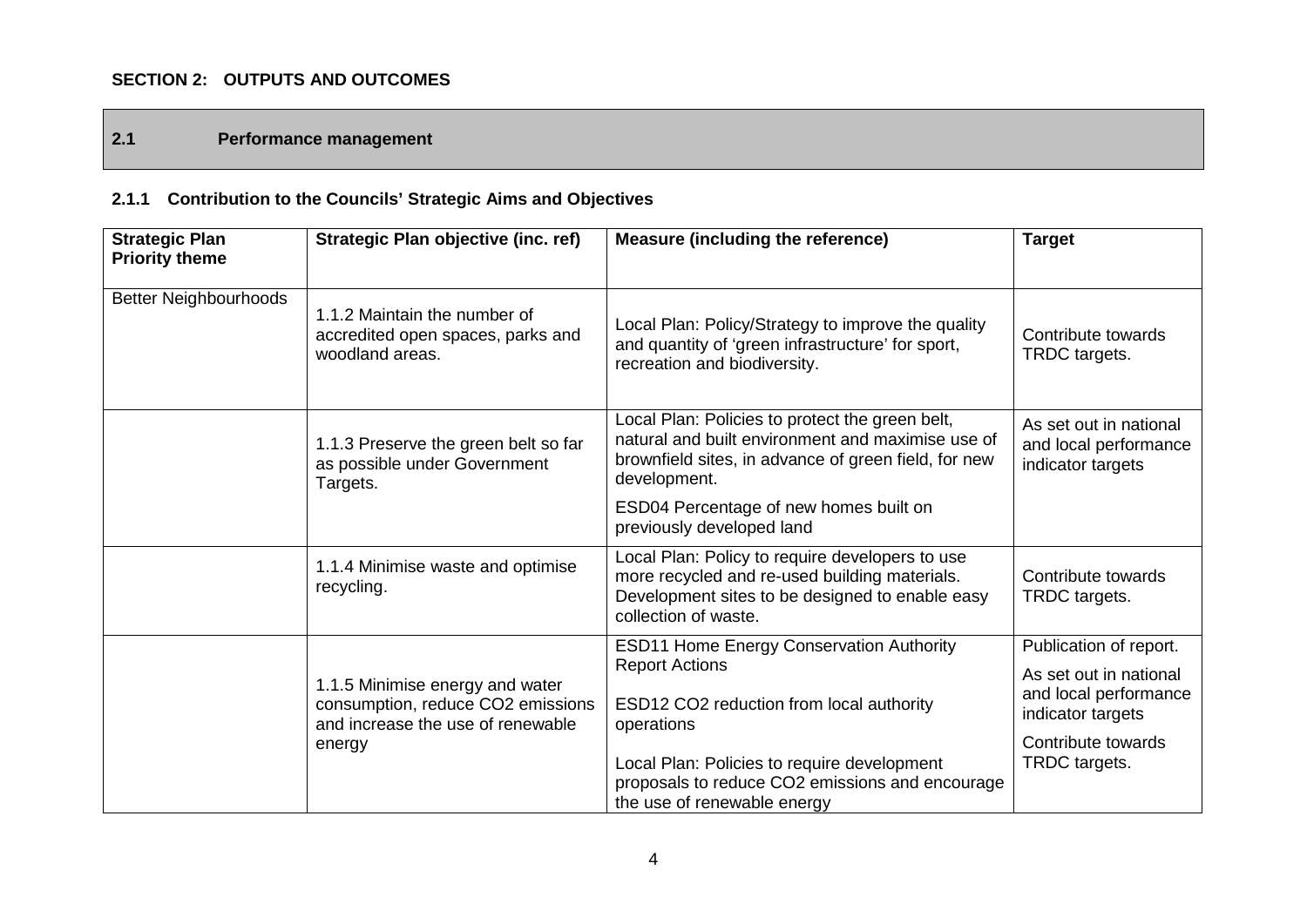|                              | 1.2.1 Encouragement for business                  | ESD06: Change in employment floorspace                                                                                                                                     | 5% +/- With changes<br>to PD 0% change is<br>unrealistic and the<br>age of office stock<br>means some is not fit<br>for purpose and<br>needs replacing. Land<br>will be allocated<br>through Local Plan<br>process over 15 year<br>period. |
|------------------------------|---------------------------------------------------|----------------------------------------------------------------------------------------------------------------------------------------------------------------------------|--------------------------------------------------------------------------------------------------------------------------------------------------------------------------------------------------------------------------------------------|
|                              | 1.2.2 Champion the local economy                  | ESD09: Vacancy rate for town and district centres                                                                                                                          | 6%                                                                                                                                                                                                                                         |
| <b>Healthier Communities</b> |                                                   |                                                                                                                                                                            |                                                                                                                                                                                                                                            |
|                              |                                                   | Local Plan: Policy to improve range of new housing<br>for all occupier types. Policy for developers to build<br>more affordable homes as a percentage of all new<br>homes. | Meeting Local Plan<br>targets for new homes<br>and affordable<br>housing needs.                                                                                                                                                            |
|                              | 2.1.1 Improve or facilitate access to<br>housing. | ESD 01 Net additional Homes provided.                                                                                                                                      | As set out in national                                                                                                                                                                                                                     |
|                              |                                                   | ESD 02 Number of affordable homes delivered<br>(gross)                                                                                                                     | and local performance<br>indicator targets (see<br>section 2.1.2).                                                                                                                                                                         |
|                              |                                                   | ESD03 Housing land supply in years                                                                                                                                         | As set out in national<br>and local performance<br>indicator targets (see<br>section 2.1.2).                                                                                                                                               |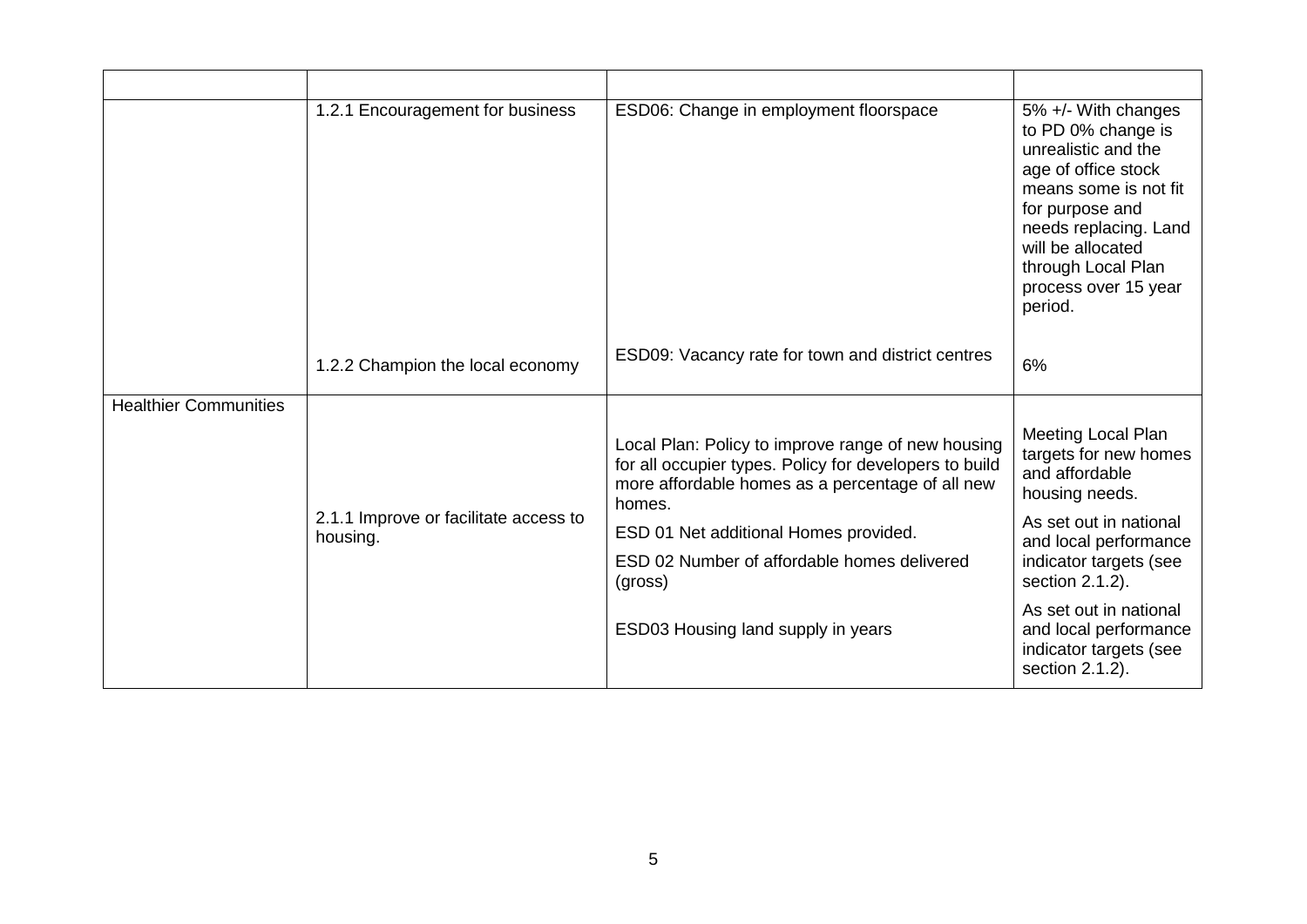### **2.1.2 Performance indicators**

Performance indicators are used to aid the decision making process as well as assess the efficiency and effectiveness of service delivery. The data that we use must be accurate, reliable and timely. To meet these requirements we have adopted the Audit Commission's Standards for Better Data Quality. Further details of the Council's commitment to data quality can be found in the Strategic Plan.

| <b>Ref</b>        | <b>Description</b>                                                                                         | 2016/17<br><b>Actual</b> | 2017/18<br>Target<br>(Current<br>Year) | 2018/19<br><b>Target</b><br>(Next Year)                   | 2019/20<br><b>Target</b>                                  | 2020/21<br><b>Target</b>                                 |
|-------------------|------------------------------------------------------------------------------------------------------------|--------------------------|----------------------------------------|-----------------------------------------------------------|-----------------------------------------------------------|----------------------------------------------------------|
| ESD <sub>01</sub> | Net additional homes provided                                                                              | 144                      | 180                                    | 180                                                       | 180                                                       | 180                                                      |
| ESD <sub>02</sub> | Number of affordable homes delivered<br>(gross)                                                            | 0                        | 72                                     | 72                                                        | 72                                                        | 72                                                       |
| ESD <sub>03</sub> | Housing land supply in years                                                                               | 12                       | 5                                      | 5                                                         | 5                                                         | 5                                                        |
| ESD <sub>04</sub> | Percentage of new homes built on<br>previously developed land                                              | 95.7%                    | 60%                                    | 60%                                                       | 60%                                                       | 50%                                                      |
| ESD <sub>05</sub> | Percentage of Conservation Areas in<br>the local authority area with an up to<br>date character appraisal. | 32%                      | 36%                                    | 36%                                                       | 36%                                                       | 36%                                                      |
| ESD <sub>06</sub> | Change in employment floorspace (to<br>express delivery of the Local Plan)                                 | $-5%$                    | $+/-5%$                                | $+/-5%$                                                   | $+/-5%$                                                   | $+/-5%$                                                  |
| ESD <sub>09</sub> | Vacancy rate for town and district<br>centres                                                              | 2.6%                     | 6%                                     | 6%                                                        | 6%                                                        | 6%                                                       |
| ESD <sub>10</sub> | Home Energy Conservation Authority<br><b>Report Actions</b>                                                | Report<br>Published      | Publication<br>of report               | Publication of<br>report                                  | Publication of<br>report                                  | Publication of<br>report                                 |
| ESD <sub>11</sub> | CO2 reduction from local authority<br>operations                                                           | $+1.5%$                  | $+/-5%$                                | $+/-5\%$ target of<br>1738 tonnes of<br>CO <sub>2</sub> e | $+/-5\%$ target of<br>1738 tonnes of<br>CO <sub>2</sub> e | $+/-5%$ target of<br>1738 tonnes of<br>CO <sub>2</sub> e |

The Head of Planning Policy & Projects is responsible for the source data, data entry and checking the data. The purpose of collating this data is to ensure that our services improve.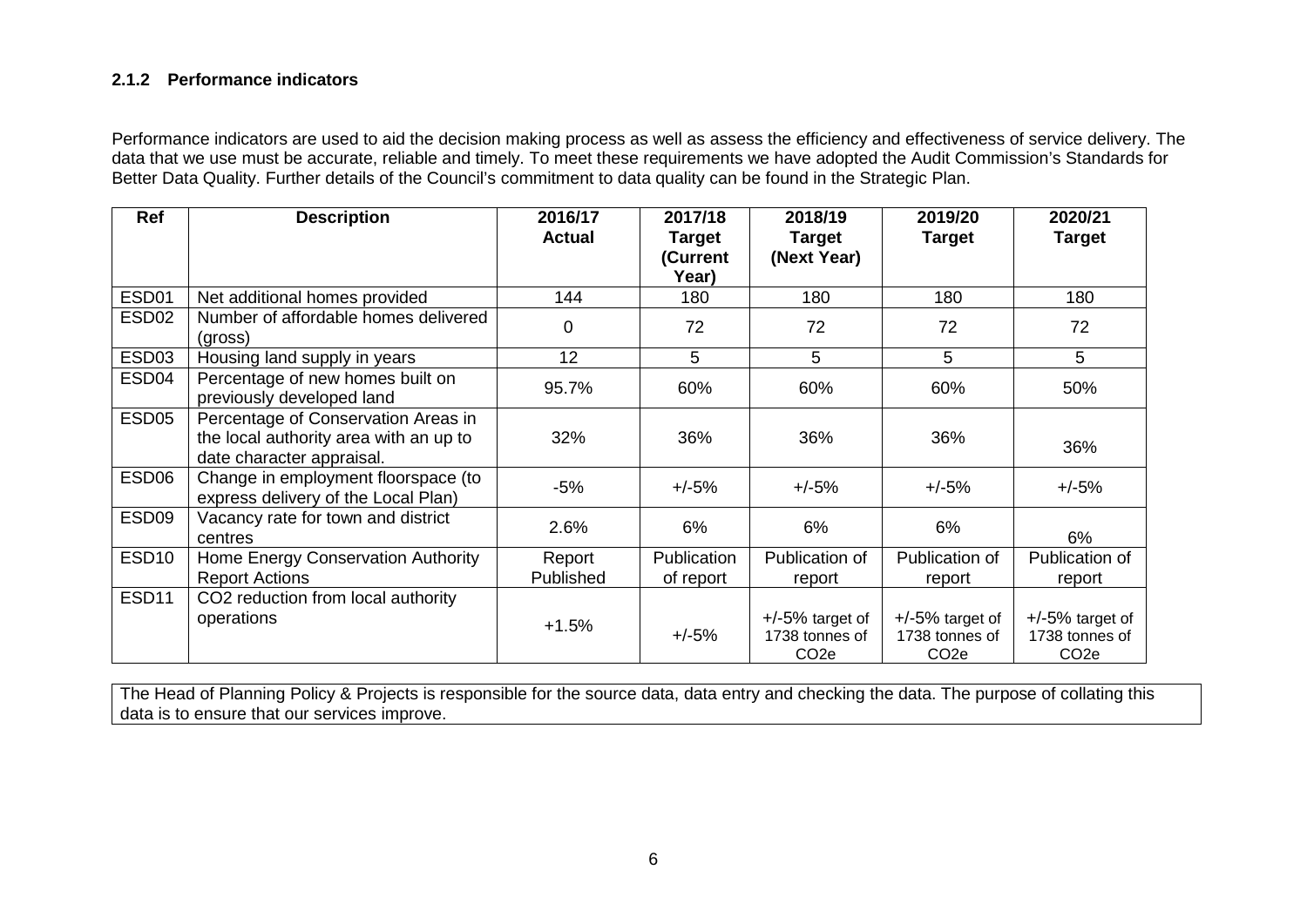### Notes:

ESD01. This indicator measures the net increase in dwelling stock during each financial year (1 April to 31 March). This is also reported in the Annual Monitoring Report, which is published every December. The net figure is calculated by subtracting the losses against the gross recorded completions and is measured against the District's annual completion target of 180, as outlined in the adopted Core Strategy. In 2016/2017 there were a total of 144 (net) new homes built.

ESD02. This indicator measures the gross number of affordable homes that have been delivered during each financial year (1 April to 31 March). This is also reported in the Annual Monitoring Report, which is published every December. The gross figure is calculated by identifying the number of affordable units that have been completed from the total gross completions within the financial year. Out of a total of 164 gross completions in 2016/2017, 0 were identified as being affordable.

ESD03. This indicator measures the Council's housing land supply over a five year period. This is calculated by dividing the amount of housing that can be built on deliverable sites for the five year period against the residual annual target. The Council sends out pro-formas to developers and developers of housing sites of more than five dwellings, in order to calculate the amount of housing that can be delivered over a five year period. Calculated in December each year.

ESD04. This indicator measures the percentage of new homes that have been delivered on previously developed land (PDL) during each financial year (1 April to 31 March). This is also reported in the Annual Monitoring Report, which is published every December. The percentage is calculated by dividing the gross completions on PDL against the total gross completions within the financial year. Out of a total of 164 gross completions in 2016/2017, 158 were on PDL.

ESD05. This indicator measures the percentage of Conservation Areas in the District that has an up-to-date Conservation Area Character Appraisal. This is also reported in the Annual Monitoring Report, which is published every December. The percentage is calculated by dividing the number of conservation areas in the District with an up-to-date character appraisal (within the last five years) against the total number of Conservation Areas within the district. The percentage increase assumes two new Character Appraisals are prepared every year. For 2016/2017 seven out of the 22 Conservation Areas had have character appraisals.

ESD06. This indicator measures the change in employment floorspace during each financial year (1 April to 31 March). This is also reported in the Annual Monitoring Report, which is published every December. The figure is calculated by dividing the net change in floorspace within the financial year against the baseline floorspace. During 2016/2017 there was a net decrease of 13,024sqm giving a total employment floorspace figure of 232,851sqm.

ESD09. This indicator measures the vacancy rate for the eight Retail Allocations (Rickmansworth Town Centre, South Oxhey, Abbots Langley, Chorleywood, Croxley Green (Watford Road), Rickmansworth Moneyhill Parade, Croxley Green (New Road) and Maple Cross) that are identified as Primary/Secondary Frontages and Local Shopping Centres in the Council's adopted Site Allocations LDD. The percentage is calculated by the number of vacant units against the total number of units. Site visits are undertaken by the Council at the end of the monitoring year (31 March). Only 2.6% of units in the District were vacant as at March 2017. (This excludes South Oxhey Regeneration Area).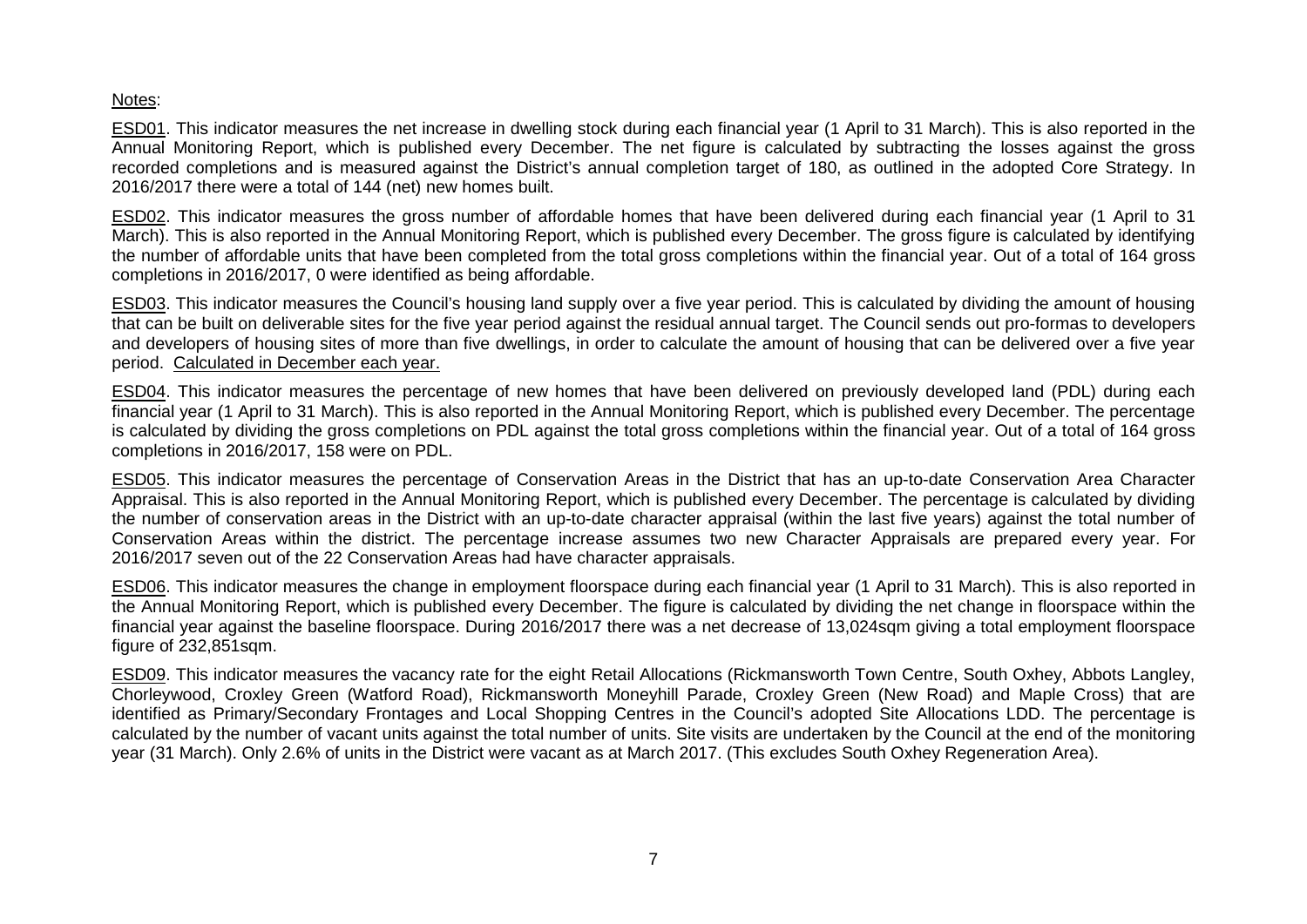ESD10. The council's Home Energy Conservation Authority Progress Report 2017-2019 was approved at the Sustainable Development, Planning and Transport Committee in March 2017. The report is on the council's website: [http://www.threerivers.gov.uk/egcl-page/home](http://www.threerivers.gov.uk/egcl-page/home-energy-conservation)[energy-conservation.](http://www.threerivers.gov.uk/egcl-page/home-energy-conservation)

ESD11. This indicator monitors the CO2 reduction from local authority operations during each financial year (1 April to 31 March). Table 1 in the council's Green House Gas Emissions Report 2016/2017 shows a 1.5% increase in overall emissions compared to the previous year. The report is on the Council's website: [http://www.threerivers.gov.uk/egcl-page/climate-change.](http://www.threerivers.gov.uk/egcl-page/climate-change)

|  | 2.2 | <b>Projects</b> |  |  |  |  |  |  |
|--|-----|-----------------|--|--|--|--|--|--|
|--|-----|-----------------|--|--|--|--|--|--|

|                                                 | <b>Project details</b> | <b>Project timescales</b> |         |         |  |
|-------------------------------------------------|------------------------|---------------------------|---------|---------|--|
| <b>Project title</b><br><b>Proposed outcome</b> |                        | 2018/19                   | 2019/20 | 2020/21 |  |
|                                                 |                        |                           |         |         |  |
|                                                 |                        |                           |         |         |  |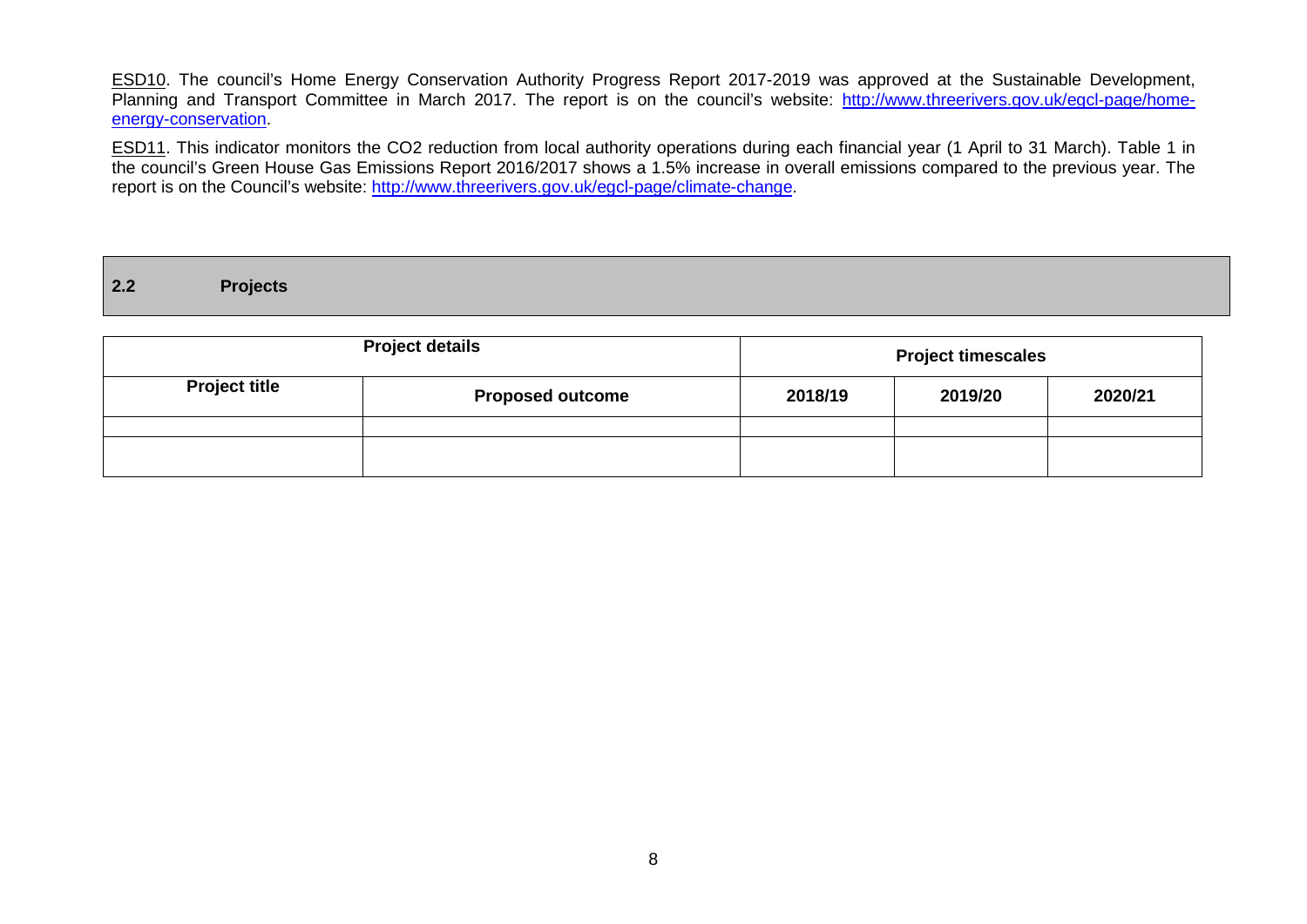# **2.3 Risk Management**

### **RISK REGISTER**

|                | Service Plan: Economic & Sustainable Development Service Plan 2018-2021 |                           |                         |                |                                 |                            |                |  |  |  |
|----------------|-------------------------------------------------------------------------|---------------------------|-------------------------|----------------|---------------------------------|----------------------------|----------------|--|--|--|
|                | <b>Risk</b>                                                             | Impact                    | Impact                  | Likelihood     | <b>Reason for Assessment</b>    |                            |                |  |  |  |
| <b>Risk</b>    |                                                                         |                           | Classification          | Classification |                                 |                            |                |  |  |  |
| Ref            | <b>Brief Description - Title</b>                                        | See Impact Table          | See Impact              | See Likelihood | Use this box to describe how    |                            |                |  |  |  |
|                | of Risk                                                                 |                           | Table                   | Table          | the score has been derived      |                            |                |  |  |  |
|                | a) Common Risks - shared across the whole section                       |                           |                         |                |                                 |                            |                |  |  |  |
|                | Insufficient staff                                                      | Service Disruption        | III                     |                | Sufficient staffing capacity,   | <b>Requires Treatment</b>  | Yes            |  |  |  |
|                |                                                                         | <b>Financial Loss</b>     | $\overline{\mathbb{I}}$ | E              | skills and experience is        | <b>Last Review Date</b>    | 31/08/17       |  |  |  |
|                |                                                                         | Reputation                | $\mathbf{II}$           |                | critical to the delivery of the | <b>Next Milestone Date</b> | 21/01/18       |  |  |  |
|                |                                                                         | <b>Legal Implications</b> | Ш                       |                | Service. These are              | <b>Next Review Date</b>    | 31/03/18       |  |  |  |
|                |                                                                         | People                    |                         |                | regularly under review.         | Date Closed                | $-$            |  |  |  |
| $\overline{2}$ | <b>Total failure of ICT</b>                                             | <b>Service Disruption</b> | Ш                       |                |                                 | <b>Requires Treatment</b>  | $\overline{N}$ |  |  |  |
|                | systems                                                                 | <b>Financial Loss</b>     | $\mathbf{I}$            | E              | Back-up systems in place.       | <b>Last Review Date</b>    | 31/03/17       |  |  |  |
|                |                                                                         | Reputation                | $\mathbf{II}$           |                | Addressed in Service            | <b>Next Milestone Date</b> | 14/11/17       |  |  |  |
|                |                                                                         | <b>Legal Implications</b> | Ш                       |                | Continuity Plan.                | <b>Next Review Date</b>    | 31/03/18       |  |  |  |
|                |                                                                         | People                    |                         |                |                                 | Date Closed                | $- -$          |  |  |  |
| 3              | Loss of                                                                 | <b>Service Disruption</b> | $\mathbf{II}$           |                | Remote working possible         | <b>Requires Treatment</b>  | <b>No</b>      |  |  |  |
|                | accommodation                                                           | <b>Financial Loss</b>     | $\mathbf{I}$            | E              | for staff, electronic access    | <b>Last Review Date</b>    | 31/03/17       |  |  |  |
|                |                                                                         | Reputation                | $\mathbf{II}$           |                | to records available.           | <b>Next Milestone Date</b> | 21/02/18       |  |  |  |
|                |                                                                         | Legal Implications        | $\mathbf{I}$            |                | Addressed in Service            | <b>Next Review Date</b>    | 31/03/18       |  |  |  |
|                |                                                                         | People                    |                         |                | Continuity Plan.                | Date Closed                | $\overline{a}$ |  |  |  |
| 4              | Fraudulent activity                                                     | <b>Service Disruption</b> | Ш                       |                | No client money is held by      | <b>Requires Treatment</b>  | <b>No</b>      |  |  |  |
|                |                                                                         | <b>Financial Loss</b>     |                         | F              | the Development                 | <b>Last Review Date</b>    | 31/03/17       |  |  |  |
|                |                                                                         | Reputation                | $\mathbf{III}$          |                | Plans/Economic                  | <b>Next Milestone Date</b> | 21/02/18       |  |  |  |
|                |                                                                         | Legal Implications        |                         |                | Development service.            | <b>Next Review Date</b>    | 31/03/18       |  |  |  |
|                |                                                                         | People                    |                         |                | Purchase Orders and             | Date Closed                |                |  |  |  |
|                |                                                                         |                           |                         |                | Invoices are all recorded by    |                            |                |  |  |  |
|                |                                                                         |                           |                         |                | <b>Financial Management</b>     |                            |                |  |  |  |
|                |                                                                         |                           |                         |                | system. No delegated            |                            |                |  |  |  |
|                |                                                                         |                           |                         |                | decision-making exists-         |                            |                |  |  |  |
|                |                                                                         |                           |                         |                | Policy decisions are all        |                            |                |  |  |  |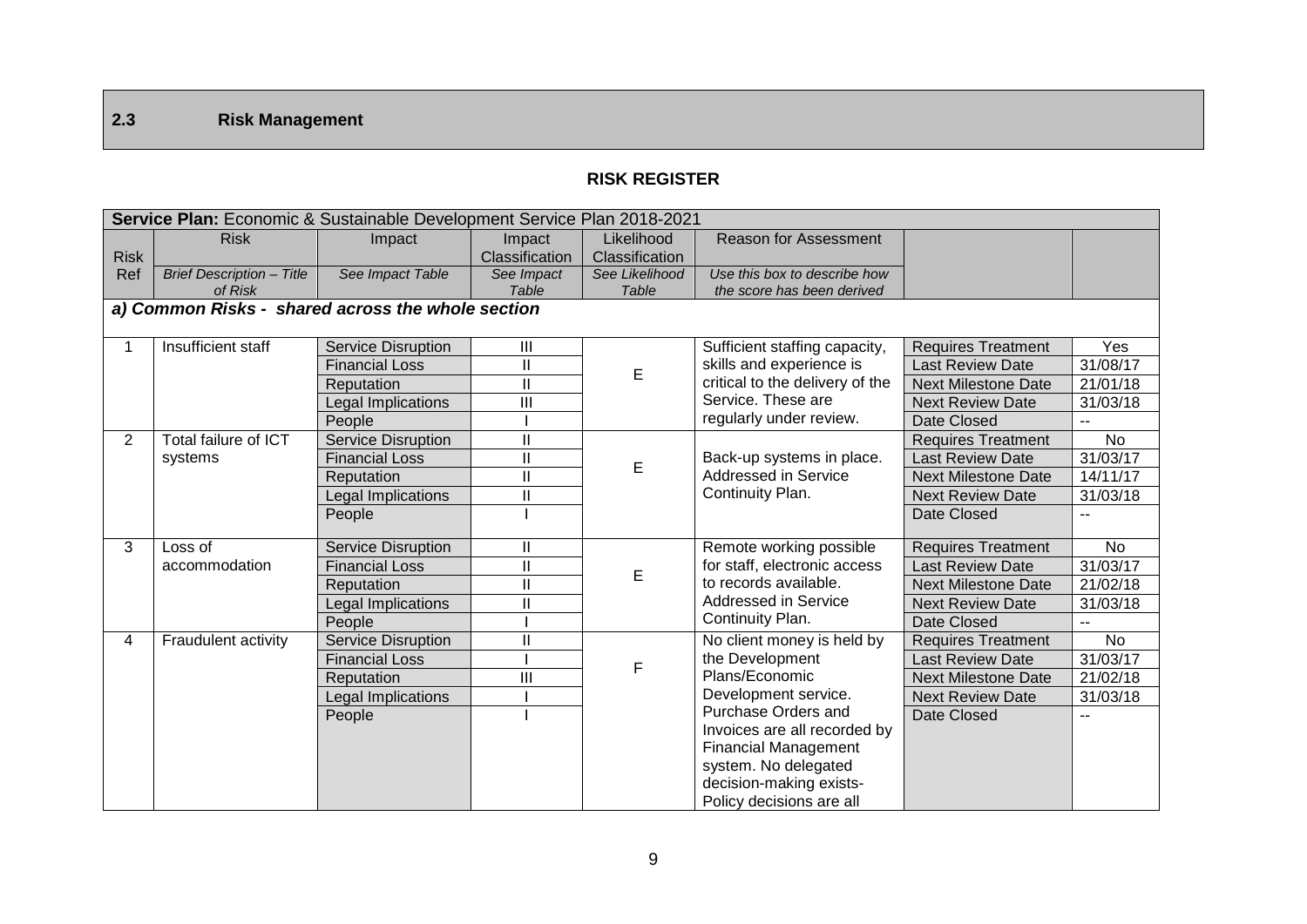|                | b) Economic & Sustainable Development Service Risks                                                            |                                                                                                  |                                                        |              | have to be ratified by<br>Members/Committee and/or<br>Director. Staff are aware of<br>the money laundering<br>regulations and annual<br>training is part of the<br>induction process.                                                            |                                                                                                                              |                                                |
|----------------|----------------------------------------------------------------------------------------------------------------|--------------------------------------------------------------------------------------------------|--------------------------------------------------------|--------------|--------------------------------------------------------------------------------------------------------------------------------------------------------------------------------------------------------------------------------------------------|------------------------------------------------------------------------------------------------------------------------------|------------------------------------------------|
| 5              | Failure/Delay in<br>delivering Local<br>Plan                                                                   | <b>Service Disruption</b><br><b>Financial Loss</b><br>Reputation<br>Legal Implications<br>People | Ш<br>$\mathsf{II}$<br>$\mathbf{III}$<br>$\mathbf{III}$ | $\mathsf{C}$ | Lack of /delay of Local<br>Plan/ would have a<br>significant impact on future<br>planning, decision-making<br>and delivery of strategic<br>priorities.<br>Staffing and funding<br>continually under review to<br>minimise risk.                  | <b>Requires Treatment</b><br><b>Last Review Date</b><br><b>Next Milestone Date</b><br><b>Next Review Date</b><br>Date Closed | Yes<br>31/03/17<br>30/11/17<br>15/12/17<br>$-$ |
| 6              | Failure to make<br>progress on<br>sustainability.<br>Strategic Risk 3                                          | <b>Service Disruption</b><br><b>Financial Loss</b><br>Reputation<br>Legal Implications<br>People | $\mathbf{I}$<br>$\mathbf{III}$<br>Ш                    | D            | The Strategic Plan includes<br>the objective "to promote<br>greener ways of delivering<br>services, reducing the eco-<br>footprint of the district". The<br>Council's reputation would<br>suffer if sustainability<br>targets were not achieved. | <b>Requires Treatment</b><br><b>Last Review Date</b><br><b>Next Milestone Date</b><br><b>Next Review Date</b><br>Date Closed | Yes<br>31/03/17<br>21/02/18<br>31/03/18        |
| $\overline{7}$ | Failure to<br>progress/manage<br>and maintain<br>Community<br>Infrastructure Levy<br>income and<br>expenditure | <b>Service Disruption</b><br><b>Financial Loss</b><br>Reputation<br>Legal Implications<br>People | III<br>$\overline{\mathbb{H}}$<br>Ш                    | D            | Would have a significant<br>impact on the provision and<br>delivery of strategic/local<br>infrastructure required to<br>support the District's<br>growth. Failure in meeting<br>statutory requirements<br>could lead to legal action.            | <b>Requires Treatment</b><br><b>Last Review Date</b><br><b>Next Milestone Date</b><br><b>Next Review Date</b><br>Date Closed | Yes<br>12/10/17<br>21/02/18<br>31/03/18        |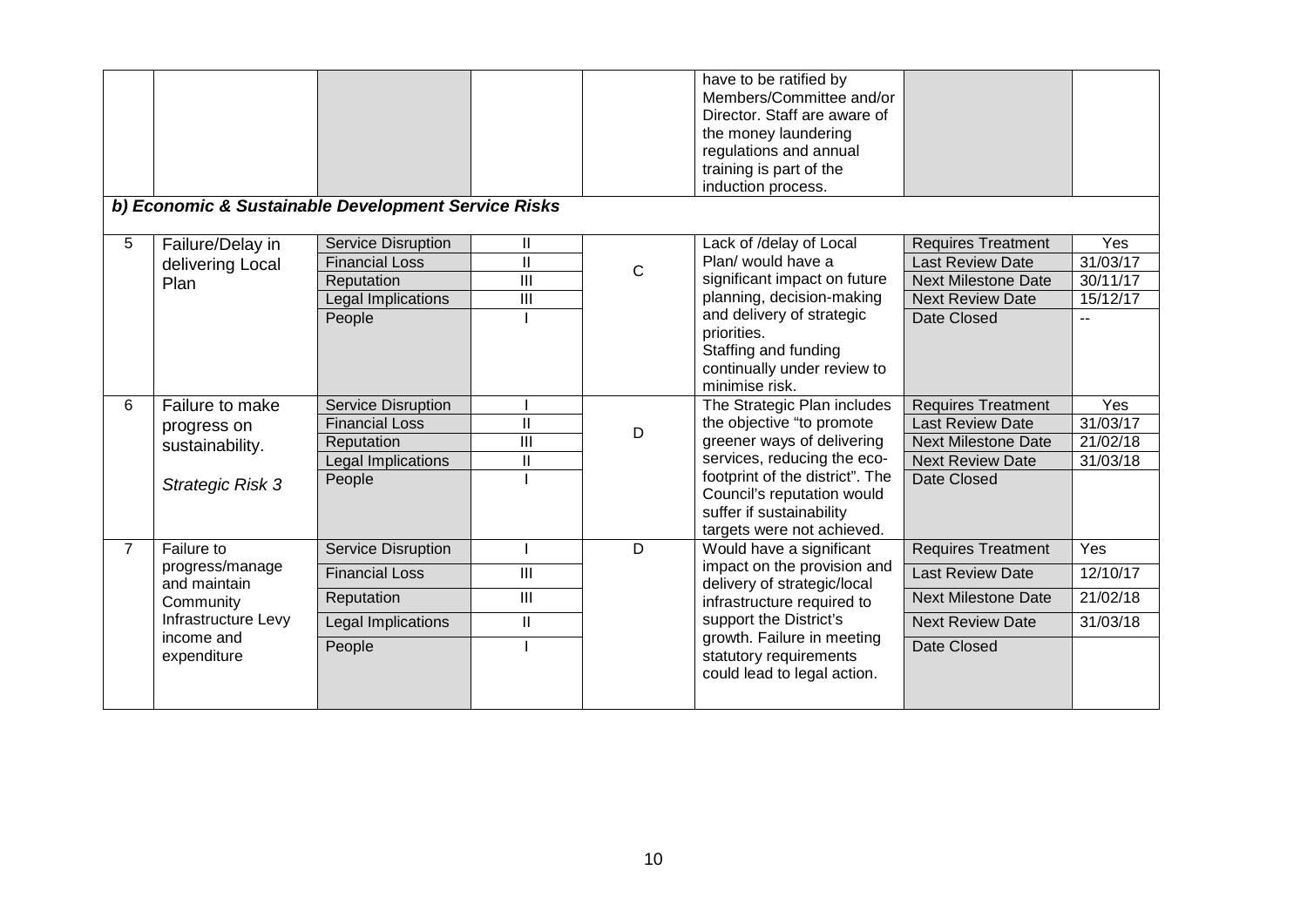|            | B<br>$\sim$<br>◡ |  |     |    |  |  | $V =$ Catastrophic<br>$IV =$ Critical | $B = 75\% - 97\%$ |
|------------|------------------|--|-----|----|--|--|---------------------------------------|-------------------|
| Likelihood | D                |  |     |    |  |  | III = Significant                     | $C = 50\% - 74\%$ |
|            | E<br>–           |  | 2,3 | .6 |  |  | $II = Marginal$                       | $D = 25\% - 49\%$ |
|            | -                |  |     |    |  |  | $I = Negligible$                      | $E = 3\% - 24\%$  |
|            |                  |  |     | Ш  |  |  |                                       | $F = \leq 2\%$    |
|            | Impact           |  |     |    |  |  |                                       |                   |
|            |                  |  |     |    |  |  |                                       |                   |